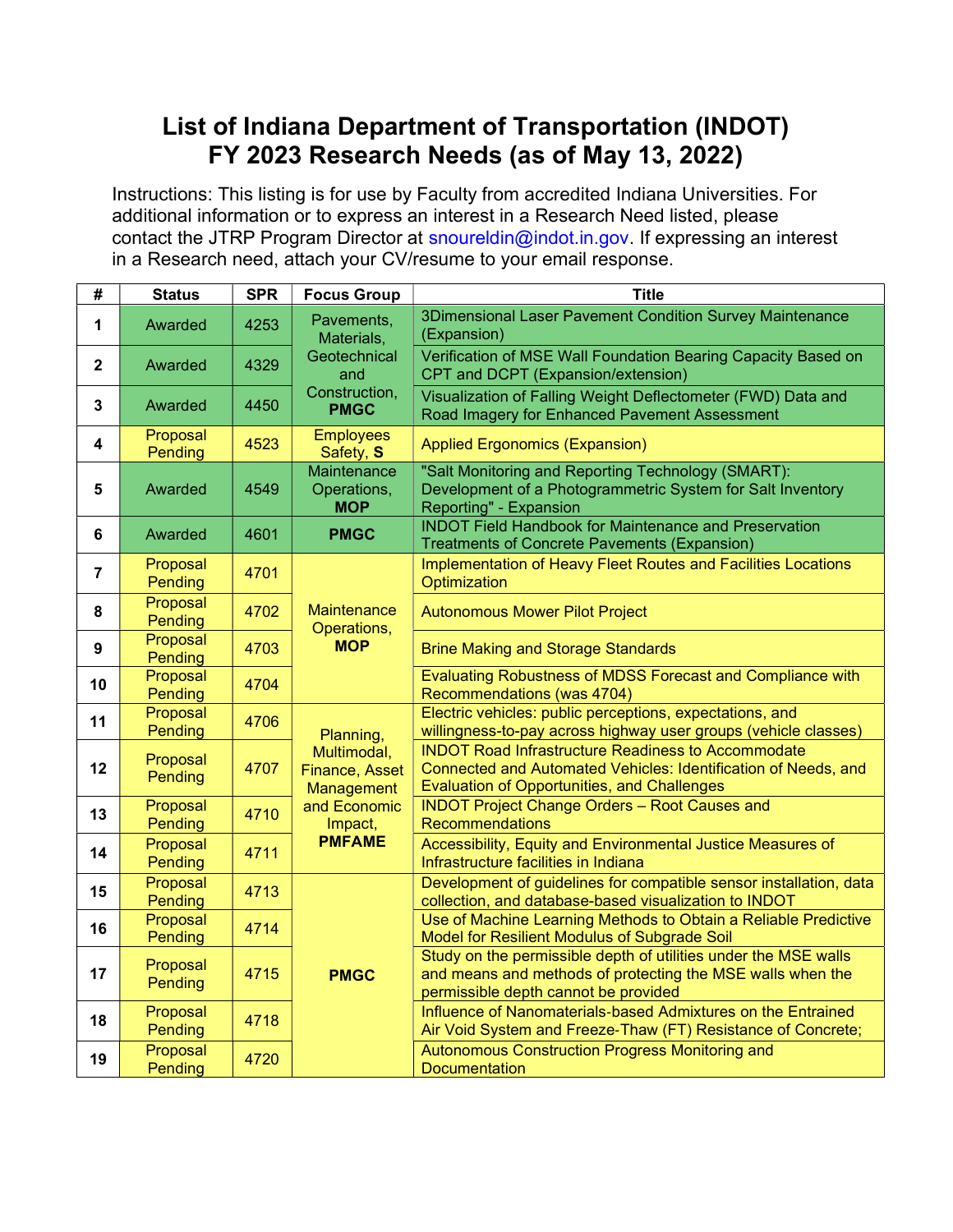| 20 | Proposal<br>Pending           | 4723              | <b>PMGC</b>                                 | Investigate resilient modulus improvements to bases and<br>subgrades from geosynthetic reinforcement                                                                |
|----|-------------------------------|-------------------|---------------------------------------------|---------------------------------------------------------------------------------------------------------------------------------------------------------------------|
| 21 | Proposal<br>Pending           | 4724              |                                             | Detection and Assessment of Sulfates in the Pavement Subgrade                                                                                                       |
| 22 | Proposal<br>Pending           | 4727              |                                             | Practical Implementation of Superabsorbent Polymers for<br>Internally Cured Concrete (was 4727)                                                                     |
| 23 | Proposal<br>Pending           | 4729              |                                             | Evaluation of the Accuracy of Non-Destructive Testing (NDT)<br>Methods for the Condition Assessment of Bridge Decks                                                 |
| 24 | Proposal<br>Pending           | 4730              | Structural,<br><b>Hydraulics and</b>        | Widening reinforced concrete elements using chemical anchoring<br>systems                                                                                           |
| 25 | Proposal<br>Pending           | 4731              | Environmental,<br><b>SHE</b>                | Feasibility of 3D Scanning Technology for Bridge Inspection and<br>Management                                                                                       |
| 26 | Proposal<br>Pending           | 4732              |                                             | Development of Guidelines for Use and Design of Deep<br>Foundations for Three-Sided Structures (was 4732)                                                           |
| 27 | Proposal<br>Pending           | 4735              |                                             | Development of Latitude/Longitude (and Route/Milepost) Model<br>for Positioning Traffic Management Cameras                                                          |
| 28 | Proposal<br>Pending           | 4736              | <b>Traffic</b>                              | A Study of Suburban Arterial Safety Performance Based on<br><b>Median Type</b>                                                                                      |
| 29 | Proposal<br>Pending           | 4737              | Engineering,<br>Safety,                     | Development of Business Processes to Prioritize Traffic Signal<br>Re-Timing and Assess Impact of Re-Timing Activities                                               |
| 30 | Proposal<br>Pending           | 4738              | Management<br>& Operations,<br><b>TESMO</b> | Origin-Destination Counts in Weaving Area Utilizing Existing Field<br><b>Data</b>                                                                                   |
| 31 | Proposal<br>Pending           | 4739              |                                             | Sinusoidal Rumble Strips Measures of Effectiveness                                                                                                                  |
|    | Proposal                      |                   |                                             | Leveraging LiDAR Intensity to Evaluate Roadway Pavement                                                                                                             |
| 32 | Pending                       | 4741              |                                             | <b>Marking Retro-Reflectivity</b>                                                                                                                                   |
| 33 | <b>Under</b><br>Consideration | Tier <sub>2</sub> | <b>PMFAME</b>                               | Improvements to Indiana's multimodal freight transportation<br>infrastructure and operational policies to mitigate peri-pandemic<br>logistics challenges (was 4712) |
| 34 | <b>Under</b><br>Consideration | Tier <sub>2</sub> |                                             | LESSENING DENSITY REQUIREMENT AND ADJUSTING<br>DENSITY PAY FACTORS FOR ASPHALT PAVEMENTS IN<br>POOR SUBLAYER CONDITIONS (was 4716)                                  |
| 35 | <b>Under</b><br>Consideration | Tier <sub>2</sub> |                                             | Assessment of Temperature Correction Factors for Falling Weight<br>Deflectometer Deflections (was 4717)                                                             |
| 36 | <b>Under</b><br>Consideration | Tier <sub>2</sub> |                                             | Development of Design Guidelines for Open-Ended Pipe Piles<br>(was 4719)                                                                                            |
| 37 | <b>Under</b><br>Consideration | Tier 2            | <b>PMGC</b>                                 | Assessment of Costs Associated with Utility Coordination and<br>Relocation (was 4721)                                                                               |
| 38 | <b>Under</b><br>Consideration | Tier 2            |                                             | Al NLP for a central, always up-to-date digital construction<br>inspection program (was 4725)                                                                       |
| 39 | <b>Under</b><br>Consideration | Tier 2            |                                             | Asphalt Mixture Performance Tests: Establishing Links between<br>Laboratory Testing and Field Performance (was 4726)                                                |
| 40 | <b>Under</b><br>Consideration | Tier 2            |                                             | Stone Mastic Asphalt (SMA) Overlay Performance Evaluation<br>(was 4728)                                                                                             |
| 41 | Under<br>Consideration        | Tier 2            | <b>SHE</b>                                  | Steel Bridge Inspection, Assessment, Repair, and Management<br>under FIRE (was 4733)                                                                                |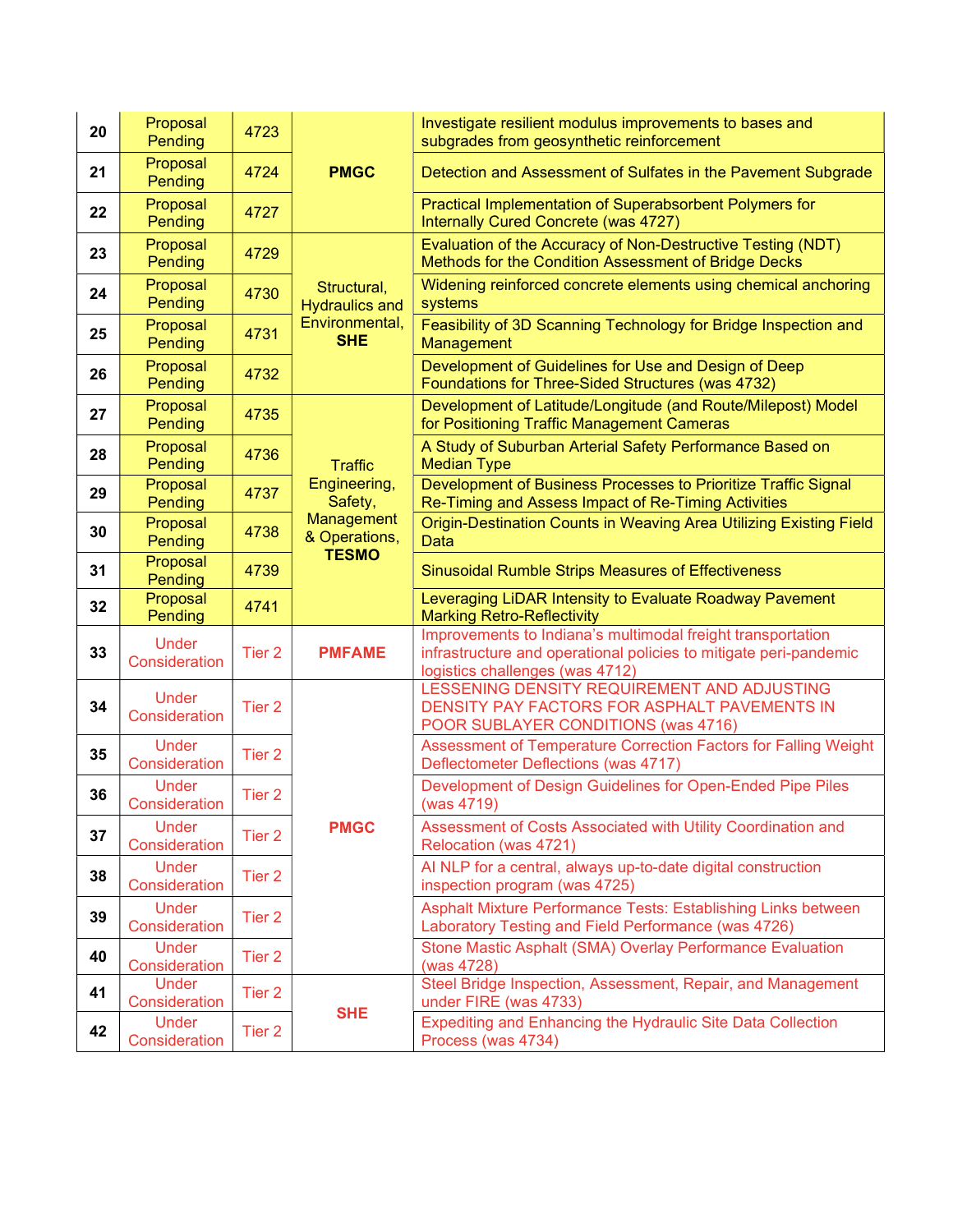| 43 | <b>Under</b><br>Consideration | Tier <sub>2</sub> |              | Development of a Web Portal for the Management, Visualization,<br>and Analysis of Collected Mobile LiDAR Data along Indiana's<br><b>Transportation Corridors (was 4742)</b>    |
|----|-------------------------------|-------------------|--------------|--------------------------------------------------------------------------------------------------------------------------------------------------------------------------------|
| 44 | <b>Under</b><br>Consideration | Tier 2            | <b>TESMO</b> | Traffic Management Geocast Study with Connected Cars on<br>Indiana Highways (was 4743)                                                                                         |
| 45 | <b>Under</b><br>Consideration | Tier <sub>2</sub> |              | Investigate Safety Performance of Non-Signalized Traffic Control<br>Strategies (was 4744)                                                                                      |
| 46 | <b>Under</b><br>Consideration | Tier 3            |              | <b>UAS and Mobile LiDAR for Landslide Monitoring</b>                                                                                                                           |
| 47 | <b>Under</b><br>Consideration | Tier 3            | <b>MOP</b>   | <b>Generation of 3D Road Maps</b>                                                                                                                                              |
| 48 | <b>Under</b><br>Consideration | Tier 3            |              | Pavement Roughness and Pothole Assessment from Connected<br><b>Vehicle Data</b>                                                                                                |
| 49 | <b>Under</b><br>Consideration | Tier 3            |              | Al enabled automatic structural health monitoring system using<br>multi-functional flexible sensors (was 4722)                                                                 |
| 50 | <b>Under</b><br>Consideration | Tier 3            |              | Review of Overweight Truck Routes to the Pavement Structural<br>Performance                                                                                                    |
| 51 | <b>Under</b><br>Consideration | Tier 3            | <b>PMGC</b>  | Intelligent Compaction as Proof rolling Feasibility Study                                                                                                                      |
| 52 | <b>Under</b><br>Consideration | Tier 3            |              | EFFECTS OF ASPHALT EMULSIONS ON ASPHALT WATER-<br><b>STRIPPING</b>                                                                                                             |
| 53 | <b>Under</b><br>Consideration | Tier 3            |              | Performance Based Mixture Design Parameters for Superpave 5<br><b>Asphalt Mixtures</b>                                                                                         |
| 54 | <b>Under</b><br>Consideration | Tier 3            |              | Active Sensor-enabled Structural Health Monitoring Systems for<br><b>INDOT Bridges: A Synthesis Study and Cost-Benefit Analysis</b>                                            |
| 55 | Under<br>Consideration        | Tier 3            |              | Assessing economic, environmental and structural performance<br>of Indiana bridge restoration with carbon fiber-reinforced polymer                                             |
| 56 | <b>Under</b><br>Consideration | Tier 3            |              | Long-Term Durability of Externally Bonded FRP Reinforcement<br><b>Exposed to Harsh Environmental Conditions</b>                                                                |
| 57 | <b>Under</b><br>Consideration | Tier 3            |              | Automatic detection of low-head dams in Indiana using publicly<br>available geospatial data                                                                                    |
| 58 | <b>Under</b><br>Consideration | Tier 3            | <b>SHE</b>   | Accelerated corrosion and rapid assessment of reinforced<br>concrete bridge decks                                                                                              |
| 59 | <b>Under</b><br>Consideration | Tier 3            |              | <b>Structural Health Monitoring of Prestressed Girders Approaching</b><br>Service Life.                                                                                        |
| 60 | <b>Under</b><br>Consideration | Tier 3            |              | Developing Advanced AI Tools for Bridge Management Data<br>Analysis                                                                                                            |
| 61 | Under<br>Consideration        | Tier 3            |              | Potential use of the existing BrR models and AASHTOWare 7.2<br>IFC functionality for the development of INDOT digital twins.                                                   |
| 62 | <b>Under</b><br>Consideration | Tier 3            |              | Artificial Intelligence for Network-level Data Organization and<br><b>Analysis</b>                                                                                             |
| 63 | <b>Under</b><br>Consideration | Tier 3            |              | Unmanned Aerial Systems and Mobile LiDAR for Work zone<br><b>Mapping</b>                                                                                                       |
| 64 | <b>Under</b><br>Consideration | Tier 3            |              | To implement a dashboard to track congestion costs due to<br>INDOT work zones to increase travel time reliability, work zone<br>TMP performance, and stakeholder collaboration |
| 65 | <b>Under</b><br>Consideration | Tier 3            | <b>TESMO</b> | Safety Analysis of Major Diverge and Branch Connection<br>Junctions at System Interchanges                                                                                     |
| 66 | <b>Under</b><br>Consideration | Tier 3            |              | Evaluating the Effectiveness of Traffic Citations in Reducing<br><b>Crashes on Indiana Interstates</b>                                                                         |
| 67 | <b>Under</b><br>Consideration | Tier 3            |              | INDOT as an Advisory Board Member of the NSF-Sponsored<br>Industry-University Collaborative Research Center (IUCRC)<br><b>Focusing on Geospatial Technologies</b>              |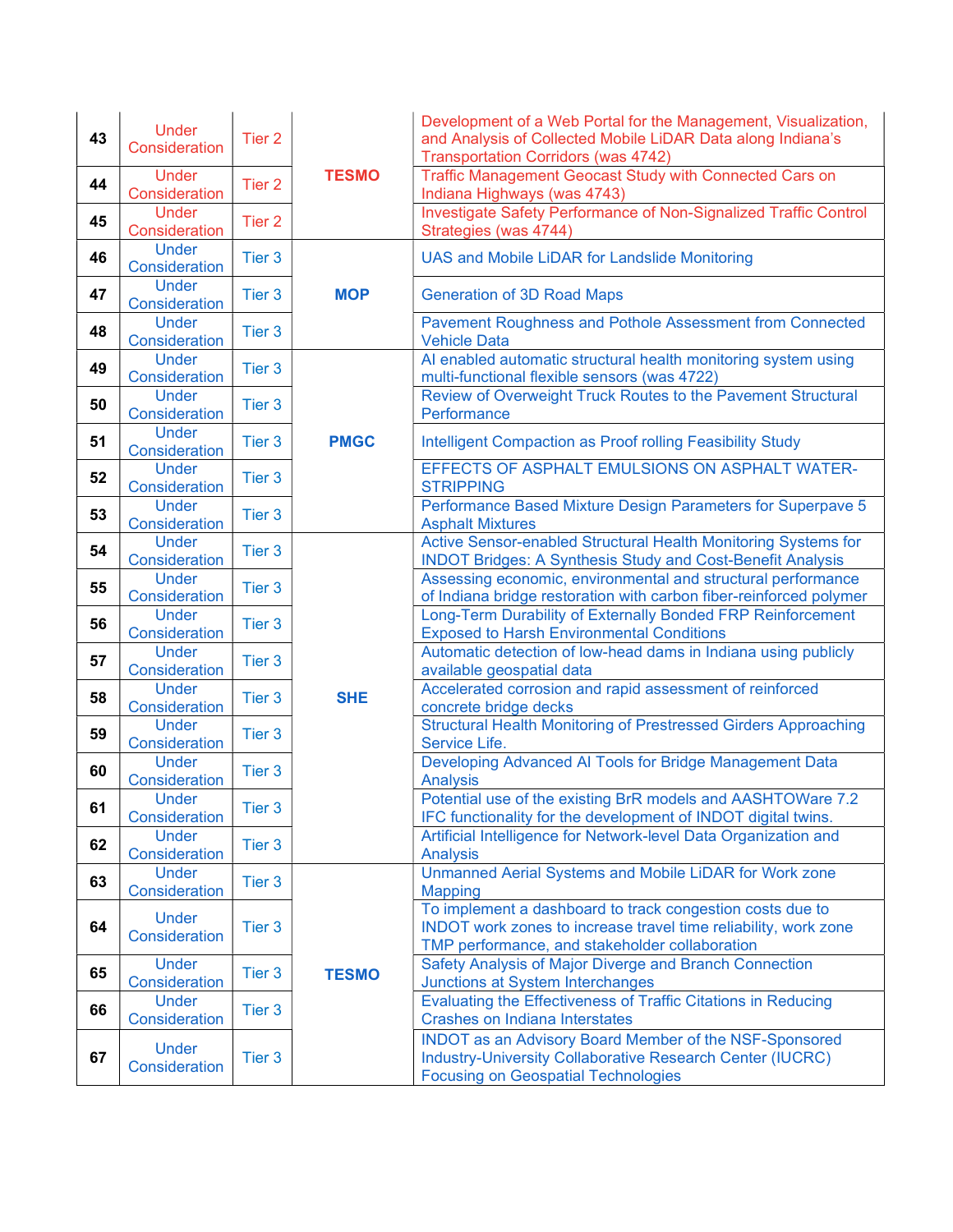| 68 | <b>Under</b><br><b>Consideration</b> | Tier <sub>3</sub> |            |
|----|--------------------------------------|-------------------|------------|
| 69 | <b>Under</b><br>Consideration        | Tier <sub>3</sub> |            |
| 70 | <b>Under</b><br><b>Consideration</b> | Tier 3            |            |
| 71 | <b>Under</b><br>Consideration        | Tier <sub>3</sub> |            |
| 72 | Under<br><b>Consideration</b>        | Tier 3            |            |
| 73 | <b>Under</b><br><b>Consideration</b> | Tier 3            |            |
| 74 | <b>Under</b><br><b>Consideration</b> | Tier 3            |            |
| 75 | Under<br><b>Consideration</b>        | Tier <sub>3</sub> |            |
| 76 | Under<br><b>Consideration</b>        | Tier 3            |            |
| 77 | Under<br><b>Consideration</b>        | Tier <sub>3</sub> |            |
| 78 | <b>Under</b><br><b>Consideration</b> | Tier 3            | <b>TES</b> |
| 79 | <b>Under</b><br><b>Consideration</b> | Tier 3            |            |
| 80 | Under<br><b>Consideration</b>        | Tier 3            |            |
| 81 | <b>Under</b><br><b>Consideration</b> | Tier <sub>3</sub> |            |
| 82 | <b>Under</b><br><b>Consideration</b> |                   |            |
| 83 | <b>Under</b><br><b>Consideration</b> | Tier 3            |            |
| 84 | <b>Under</b><br>Consideration        | Tier <sub>3</sub> |            |
| 85 | Under<br>Consideration               | Tier <sub>3</sub> |            |
| 86 | <b>Under</b><br>Consideration        | Tier <sub>3</sub> |            |
| 87 | Under<br><b>Consideration</b>        | Tier 3            |            |

| <b>Under</b><br><b>Consideration</b> | Tier 3            |              | <b>UAS Topographic Mapping for Project Scoping and Preliminary</b><br><b>Engineering</b>                                                                        |
|--------------------------------------|-------------------|--------------|-----------------------------------------------------------------------------------------------------------------------------------------------------------------|
| <b>Under</b><br><b>Consideration</b> | Tier 3            |              | Sustainable E-mobility Transportation Feasibility Study for<br>Integrated Solar Roads with Wireless Charging and Applicability<br>of Vortex Bladeless.          |
| <b>Under</b><br><b>Consideration</b> | Tier 3            |              | Agile Workzone Geometric Analysis and Dynamic Layout                                                                                                            |
| <b>Under</b><br><b>Consideration</b> | Tier 3            |              | Improving Mobile Work Zone Safety and Roadway Mobility with<br><b>Advanced Warning Information</b>                                                              |
| <b>Under</b><br><b>Consideration</b> | Tier 3            |              | <b>Effect of Driver Experience on Driver Behavior and Traffic Safety</b>                                                                                        |
| <b>Under</b><br><b>Consideration</b> | Tier 3            |              | Readiness of Indiana Highway System for Automated Vehicles                                                                                                      |
| <b>Under</b><br><b>Consideration</b> | Tier 3            |              | Analysis of the state highway system for detour route suitability                                                                                               |
| <b>Under</b><br><b>Consideration</b> | Tier 3            |              | <b>Self Enforcing Work Zones</b>                                                                                                                                |
| <b>Under</b><br><b>Consideration</b> | Tier 3            |              | Implementation of Back-of-Queue Alerting System for Truck Fleet<br>at Work Zones                                                                                |
| <b>Under</b><br><b>Consideration</b> | Tier 3            |              | Data driven modeling of Electric Vehicle Impacts on Traffic Safety                                                                                              |
| <b>Under</b><br><b>Consideration</b> | Tier 3            |              | Impacts of COVID-19 on driver behavior: Safety Implications for<br>Indiana                                                                                      |
| <b>Under</b><br><b>Consideration</b> | Tier 3            | <b>TESMO</b> | Addressing the Safety Needs of Older Road Users in Indiana -                                                                                                    |
| <b>Under</b><br><b>Consideration</b> | Tier 3            |              | Analysis and Advancement of Transportation Safety Equity in<br>Indiana                                                                                          |
| <b>Under</b><br><b>Consideration</b> | Tier 3            |              | A Practical Method of Monitoring the Retro-reflectivity of Road<br>Signs,<br>Co-PI - Mario Romero                                                               |
| <b>Under</b><br><b>Consideration</b> | Tier <sub>3</sub> |              | Techno-economic Modeling, and Implementation for Electric Bus<br>Dynamic Charging including Soft-Shut-Down Tactic.                                              |
| <b>Under</b><br><b>Consideration</b> | Tier <sub>3</sub> |              | <b>Inspecting Temporary Traffic Control Devices using Deep</b><br><b>Learning Approach</b>                                                                      |
| <b>Under</b><br><b>Consideration</b> | Tier <sub>3</sub> |              | Pavement Marking Inspection and Maintenance using Location-<br><b>Based Visual Data and Computer Vision Technology</b>                                          |
| <b>Under</b><br><b>Consideration</b> | Tier 3            |              | Automated vehicle-to-driver transitions of control in construction<br>zones                                                                                     |
| <b>Under</b><br><b>Consideration</b> | Tier 3            |              | Development of Design Guidelines for Noise Barriers to Reduce<br>Noise and Air<br>Pollution Impacts of Vehicles on Communities Living Nearby<br><b>Highways</b> |
| <b>Under</b><br><b>Consideration</b> | Tier 3            |              | Predictive Traffic Modelling for Impact of Sustainability and<br>Environmental Issues along with COVID-19, and Similar<br>Pandemics on Mobility.                |
|                                      |                   |              |                                                                                                                                                                 |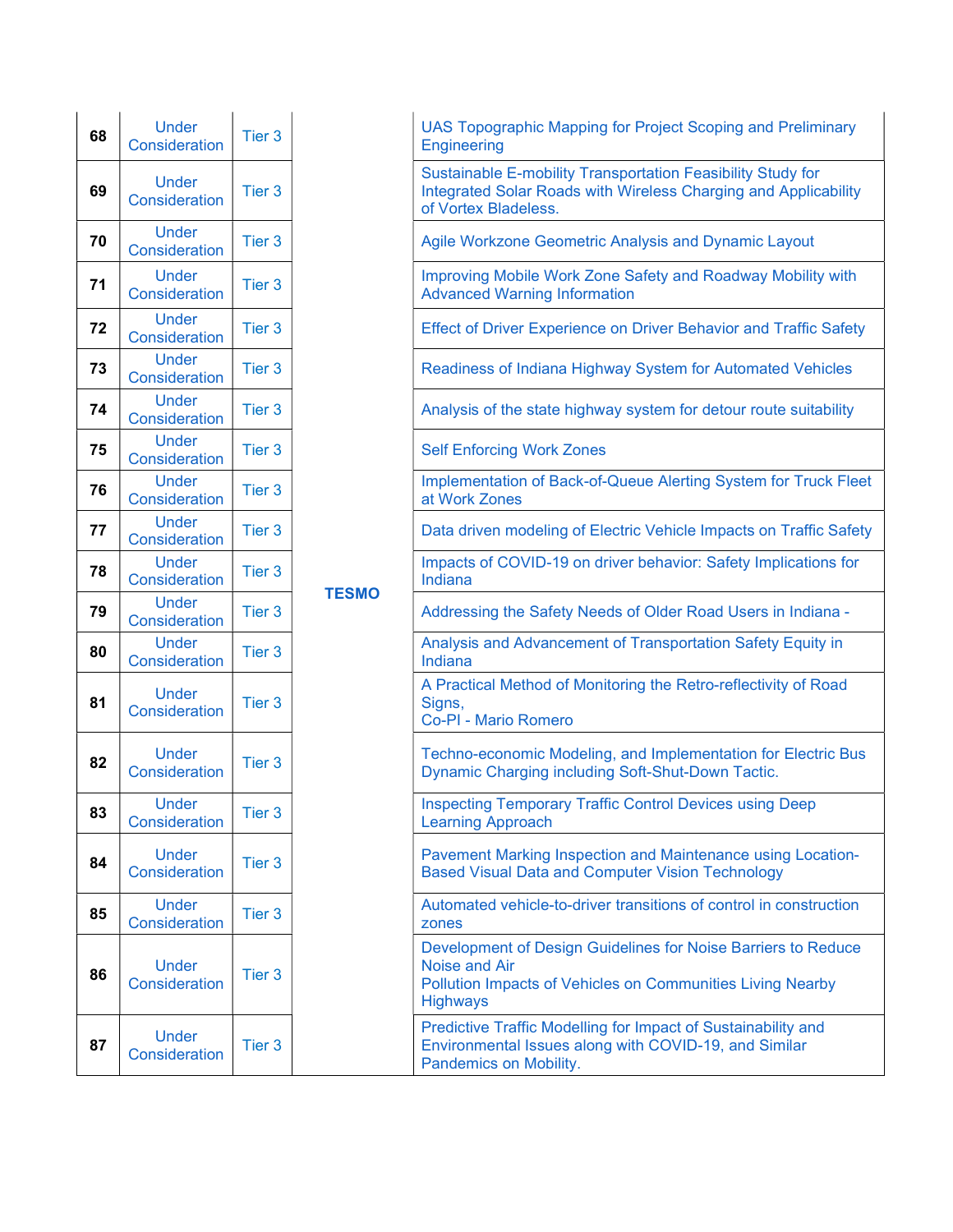| 88  | Not approved<br>for funding | Tier 4 |                                                                                 | Synthesis Study on the Impact of Legislative Selection of Capital<br>Projects (was SPR 4700)                                                                                                                                                                                                                                                                            |
|-----|-----------------------------|--------|---------------------------------------------------------------------------------|-------------------------------------------------------------------------------------------------------------------------------------------------------------------------------------------------------------------------------------------------------------------------------------------------------------------------------------------------------------------------|
| 89  | Not approved<br>for funding | Tier 4 | Deputy<br>Commissioners<br>& District<br>Deputy<br>Commissioners,<br><b>DDC</b> | Strategic Planning and Design of Highway Photovoltaic Noise<br>Barriers (PVNBs)                                                                                                                                                                                                                                                                                         |
| 90  | Not approved<br>for funding | Tier 4 |                                                                                 | Development of a Capital Efficiency Evaluation Tool/Scorecard<br>for INDOT to evaluate the ROI of District operations over the<br>Project Lifecycle with respect to Business objectives,<br>Performance measures, and Long-term plans                                                                                                                                   |
| 91  | Not approved<br>for funding | Tier 4 |                                                                                 | Life Cycle and Cost Effectiveness of Concrete median barrier<br>walls                                                                                                                                                                                                                                                                                                   |
| 92  | Not approved<br>for funding | Tier 4 |                                                                                 | Analysis of Electric, Hybrid, Hydrogen Powered Vehicles &<br>Connected Vehicle Usage to Identify Strategic Location for<br>Investing in Charging Infrastructure. Identifying EV Charging<br>Corridors in Indiana considering Urban-rural interfaces and<br>growth. Identifying opportunities for electrifying commercial fleet<br>freight transportation (was SPR 4705) |
| 93  | Not approved<br>for funding | Tier 4 |                                                                                 | Investigation of reinstating the Hoosier State passenger train<br>between Indianapolis and Chicago (was 4708).                                                                                                                                                                                                                                                          |
| 94  | Not approved<br>for funding | Tier 4 |                                                                                 | Identifying opportunities for electrifying commercial fleet freight<br>transportation (was 4709)                                                                                                                                                                                                                                                                        |
| 95  | Not approved<br>for funding | Tier 4 | <b>PMFAME</b>                                                                   | EV Energy Demand Assessment of Charging Stations along the<br>Interstate Highways in Indiana (follow-up study of SPR-4509)                                                                                                                                                                                                                                              |
| 96  | Not approved<br>for funding | Tier 4 |                                                                                 | Timing of Emerging Vehicle and Other Transportation<br>Technologies and Rational Corrections to INDOT's Planning<br>Practices and Models (4611).                                                                                                                                                                                                                        |
| 97  | Not approved<br>for funding | Tier 4 |                                                                                 | Identifying EV Charging Corridors in Indiana considering Urban-<br>rural interfaces and growth                                                                                                                                                                                                                                                                          |
| 98  | Not approved<br>for funding | Tier 4 |                                                                                 | Evaluating the long-term impact of autonomous vehicles                                                                                                                                                                                                                                                                                                                  |
| 99  | Not approved<br>for funding | Tier 4 |                                                                                 | Model, Design, and Implementation for In-Motion Charging (IMC)<br>of Electric and Hybrid Buses in Indiana                                                                                                                                                                                                                                                               |
| 100 | Not approved<br>for funding | Tier 4 |                                                                                 | Application of Strain Sensors for Early Detection of Bottom-up<br><b>Fatigue Cracks</b>                                                                                                                                                                                                                                                                                 |
| 101 | Not approved<br>for funding | Tier 4 |                                                                                 | Methods to deal with down-drag in bridge foundation piles                                                                                                                                                                                                                                                                                                               |
| 102 | Not approved<br>for funding | Tier 4 |                                                                                 | Pavement Roughness and Pothole Assessment from Connected<br>Vehicle Data                                                                                                                                                                                                                                                                                                |
| 103 | Not approved<br>for funding | Tier 4 |                                                                                 | Expanded Implementation of a Friction Performance Test for<br><b>Compacted Asphalt Mixtures</b>                                                                                                                                                                                                                                                                         |
| 104 | Not approved<br>for funding | Tier 4 |                                                                                 | Evaluating Flexible Pavement Skid Resistance Using a 3D<br>Scanner                                                                                                                                                                                                                                                                                                      |
| 105 | Not approved<br>for funding | Tier 4 | <b>PMGC</b>                                                                     | Analysis Tools and Guidelines to Implement Traffic Speed<br>Deflectometer Device (TSDD) Measurements into Network Level<br><b>Pavement Management</b>                                                                                                                                                                                                                   |
| 106 | Not approved<br>for funding | Tier 4 |                                                                                 | GIS System for all Indiana historical projects.                                                                                                                                                                                                                                                                                                                         |
| 107 | Not approved<br>for funding | Tier 4 |                                                                                 | Developing Automated Testing Methods for Identifying<br>Delamination of Pavement Structure                                                                                                                                                                                                                                                                              |
| 108 | Not approved<br>for funding | Tier 4 |                                                                                 | Developing the best practice of concrete mixing process for<br>optimized air voids                                                                                                                                                                                                                                                                                      |
| 109 | Not approved<br>for funding | Tier 4 |                                                                                 | Automated Pavement Core Sample Analysis                                                                                                                                                                                                                                                                                                                                 |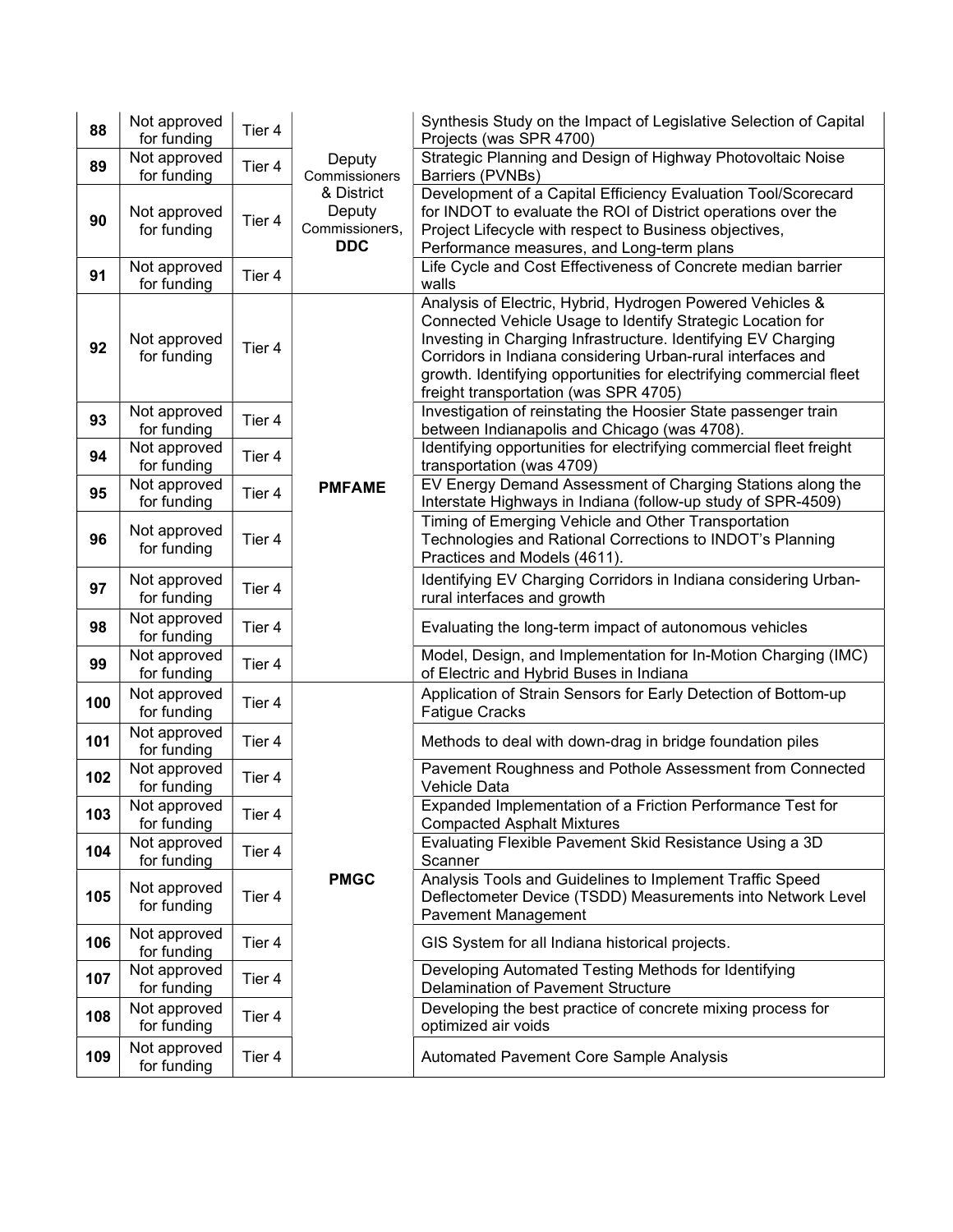| 110 | Not approved<br>for funding | Tier 4 |
|-----|-----------------------------|--------|
| 111 | Not approved<br>for funding | Tier 4 |
| 112 | Not approved<br>for funding | Tier 4 |
| 113 | Not approved<br>for funding | Tier 4 |
| 114 | Not approved<br>for funding | Tier 4 |
| 115 | Not approved<br>for funding | Tier 4 |
| 116 | Not approved<br>for funding | Tier 4 |
| 117 | Not approved<br>for funding | Tier 4 |
| 118 | Not approved<br>for funding | Tier 4 |
| 119 | Not approved<br>for funding | Tier 4 |
| 120 | Not approved<br>for funding | Tier 4 |
| 121 | Not approved<br>for funding | Tier 4 |
| 122 | Not approved<br>for funding | Tier 4 |
| 123 | Not approved<br>for funding | Tier 4 |
| 124 | Not approved<br>for funding | Tier 4 |
| 125 | Not approved<br>for funding | Tier 4 |
| 126 | Not approved<br>for funding | Tier 4 |
| 127 | Not approved<br>for funding | Tier 4 |
| 128 | Not approved<br>for funding | Tier 4 |
| 129 | Not approved<br>for funding | Tier 4 |
| 130 | Not approved<br>for funding | Tier 4 |
| 131 | Not approved<br>for funding | Tier 4 |
| 132 | Not approved<br>for funding | Tier 4 |
| 133 | Not approved<br>for funding | Tier 4 |

| ot approved<br>for funding | Tier 4 |             | Direct CPT Interpretation Method for Pile Design using Artificial<br>Intelligence Engine                                                    |
|----------------------------|--------|-------------|---------------------------------------------------------------------------------------------------------------------------------------------|
| ot approved<br>for funding | Tier 4 |             | 3D sensor for MSE wall panel inspection and ground<br>reinforcement installation inspection.                                                |
| ot approved<br>for funding | Tier 4 |             | Improved Tools for Diagnosis of Maintenance and Repair Needs<br>in Concrete Pavement Joints                                                 |
| ot approved<br>for funding | Tier 4 |             | Enhanced Methods to Evaluate Interface Bonding Conditions<br>Using Falling Weight Deflectometer and 3D Ground Penetrating<br>Radar          |
| ot approved<br>for funding | Tier 4 |             | Self-Healing Electrified Induction-Heating Asphalt System                                                                                   |
| ot approved<br>for funding | Tier 4 |             | Developing Superpave 5 Long-term Aging Laboratory Protocols                                                                                 |
| ot approved<br>for funding | Tier 4 |             | EXPLORING NEW STRUCTURAL LAYERS FOR FLEXIBLE<br><b>PAVEMENT</b>                                                                             |
| ot approved<br>for funding | Tier 4 |             | Non-destructive methods to determine geometry of unknown<br>foundations                                                                     |
| ot approved<br>for funding | Tier 4 |             | Al-based Scan-to-As-builts for Bridges and MSE Walls                                                                                        |
| ot approved<br>for funding | Tier 4 |             | Monitoring road pavement quality with crowdsourced mobile<br>sensing                                                                        |
| ot approved<br>for funding | Tier 4 |             | Local Calibration for AASHTOWare Pavement ME                                                                                                |
| ot approved<br>for funding | Tier 4 |             | <b>Biomimetic Asphalt Pavement Crack Prevention</b>                                                                                         |
| ot approved<br>for funding | Tier 4 | <b>PMGC</b> | Evaluation of Utilizing Self-Healing Asphalt Pavements in Indiana<br>and Adjustment of the Mixture Design to Indiana's Weather<br>Condition |
| ot approved<br>for funding | Tier 4 |             | Verification of TSR Values on DMF and Modification of TSR Test<br>Method Appropriate for Superpave 5 Mix Design                             |
| ot approved<br>for funding | Tier 4 |             | Base Course Construction Improvements and Performance<br>Monitored via Instrumented Bender Element Sensors and APLT<br>Testing              |
| ot approved<br>for funding | Tier 4 |             | Use of Geothermal Energy in Transportation Infrastructure                                                                                   |
| ot approved<br>for funding | Tier 4 |             | Health Monitoring of bridges and their foundations in Indiana                                                                               |
| ot approved<br>for funding | Tier 4 |             | Construction Inspection Improvement towards Maximizing the<br>Lifetime Value of Infrastructure                                              |
| ot approved<br>for funding | Tier 4 |             | Feasibility and Cost Effectiveness of Available Measures to<br><b>Protect Construction Sites from Floods</b>                                |
| ot approved<br>for funding | Tier 4 |             | Establishing Superpave 5 Ndesign Values Based on Asphalt<br>Mixture Type                                                                    |
| ot approved<br>for funding | Tier 4 |             | Establishment of Relationships between the Composition the Fly<br>Ashes and their Reactivity in the Portland Limestone Cement<br>Systems    |
| ot approved<br>for funding | Tier 4 |             | Implementation of High Polymer Modified Asphalt Binder to<br>Improve Pavement Maintenance System                                            |
| ot approved<br>for funding | Tier 4 |             | Cost-effective and Eco-friendly Surface Patching Material for<br>Indiana Highways                                                           |
| ot approved<br>for funding | Tier 4 |             | Improved interpretation of FWD Test results for PCCP pavements                                                                              |